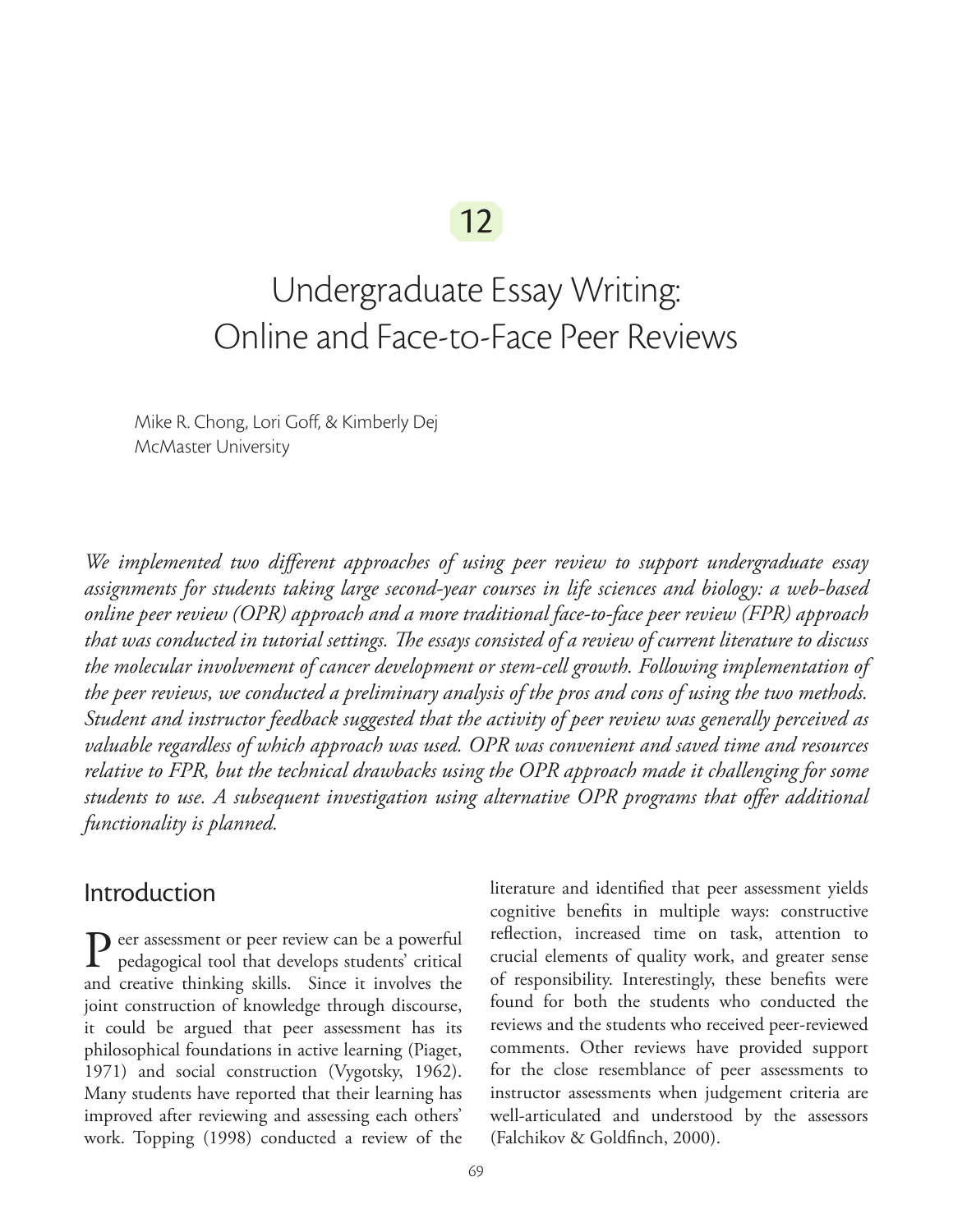With the size of university classes growing, peer review in a face-to-face setting becomes a larger challenge to facilitate, fund, and coordinate. As such, online peer review (OPR) is emerging as a popular alternative to the classic format, face-to-face peer review (FPR). OPR has been well-established as an effective language learning tool in English as a second language (ESL) classes (DiGiovanni & Nagaswami, 2001; Moloudi, 2011) and poses some advantages over the conventional FPR format. For example, OPR allows the implementation of peer review sessions without physical and time constraints (Rollinson, 2005), and longer peer review sessions may lead to higher quality peer reviews. Less explored is the application of OPR to university-level essay writing for science courses despite OPR becoming more prevalent in university writing classes (Liu & Sadler, 2003).

The purpose of this essay is to share how OPR and FPR methods were used in large secondyear science classes and the preliminary results about the pros and cons of using either approach. The two approaches included the *Calibrated Peer ReviewTM* (CPR, 2001) a program freely available from the University of California at Los Angelos (UCLA), and a traditional FPR approach conducted in tutorial settings, facilitated by teaching assistants (TAs) and coordinated by an instructional assistant. Unlike most previous studies which have focused on using OPR and FPR to develop rudimentary language skills in ESL classes, we hope to elucidate whether the application of these two modes of peer review can be extended to the university level to enhance essay writing, specifically in the sciences. This report is intended to be a preliminary comparison of OPR and FPR that precedes a more direct comparison in the future.

### Implementation of Face-to-Face and Calibrated Peer Review

Just over 500 students participated in FPR as a component of their science essays for a second-year research methodologies course in the fall of 2010. Students were asked to write a literature review on the molecular environment that supports stem cell growth. Peer review was facilitated by TAs during two regularly scheduled tutorials. These peer review tutorials were integrated into the essay assignment as writing "checkpoints" to monitor student progress at two crucial stages in the development of the essay: 1) a preliminary abstract; and 2) a rough draft of the essay.

For the first checkpoint, we wanted students to comment on the clarity of their peer's writing opposed to critique the content of the essay, so we prefaced the peer review session with an hour-long writing workshop. The remaining hour was devoted to the actual peer review activity. Students were assigned to groups of three by the TA, and each student reviewed two hard-copy abstracts that were between 150 and 300 words in length. Provided with a checklist to guide them through each peer review, students were asked to read, review, edit, and make comments on each abstract. After each review, peer dyads engaged in a 5-minute follow-up discussion to clarify any unclear comments. Finally, students were asked to fill out evaluation forms for both peer reviewers to ensure that students contributed constructive feedback.

The second checkpoint required students to have completed a rough draft of their essay with a maximum of 2000 words. The format of the second checkpoint was essentially the same as the first checkpoint except that in lieu of the initial workshop hour, more time was allocated for reading and reviewing the longer drafts.

The web-based *Calibrated Peer Review*TM (CPR, 2001) allowed us to try a double-blind OPR approach with a second-year cell biology essay assignment in the fall of 2009. Students were asked to write a literature review on the molecular involvement of cancer development. Three hundred and fortyeight students participated in both checkpoints for this assignment. The first two checkpoints required students to submit short early drafts: a 350 word outline for the first checkpoint and a 500 word draft for the second checkpoint. After submitting their own drafts, students then evaluated low, mediocre, and excellent exemplar essays that the instructor included. Once this was completely satisfactorily, the program randomly and blindly distributed the written submissions such that each student received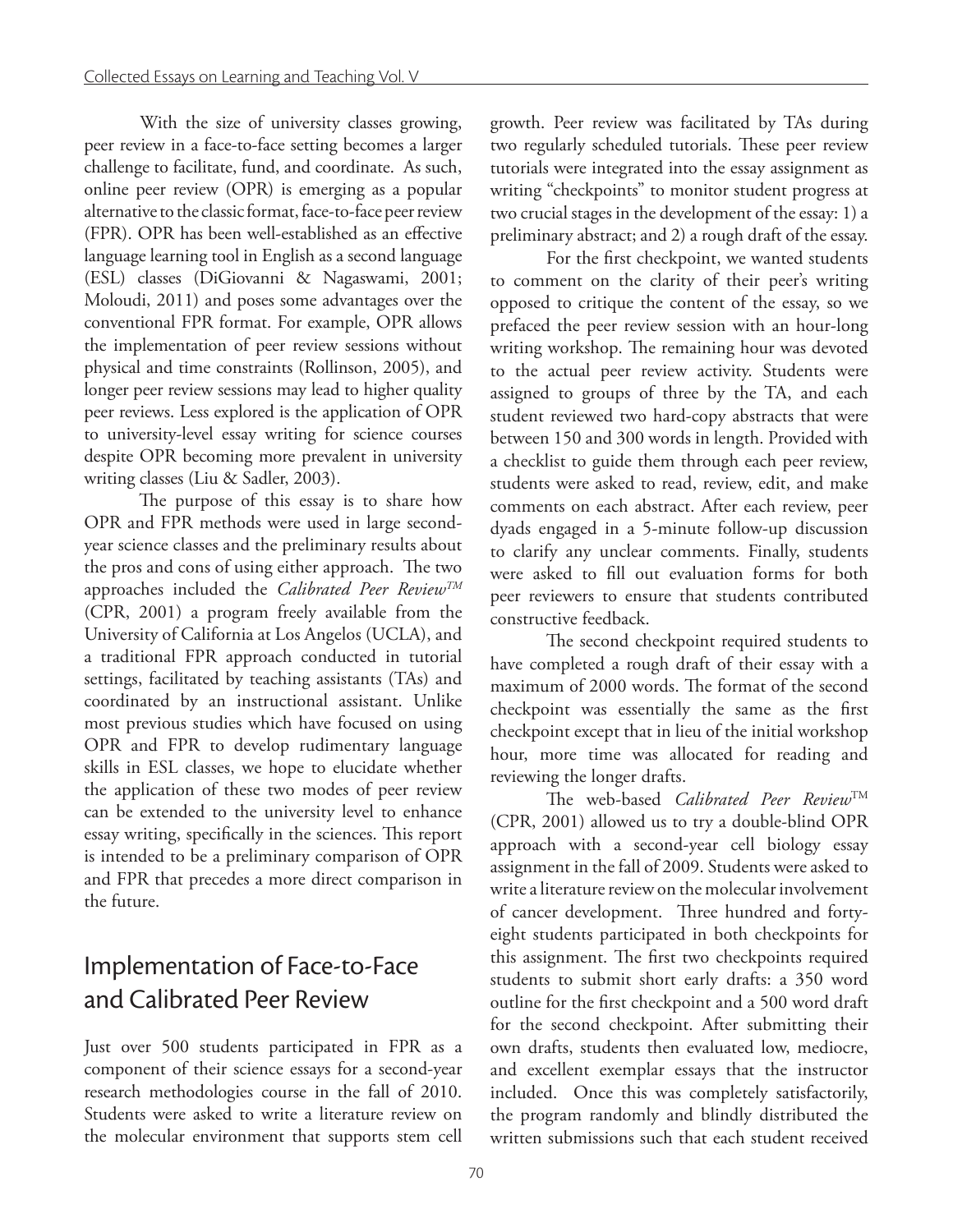three of his or her peers' draft essays to review. A checklist and guidelines were provided to assist the peer reviewers. Subsequently, students self-evaluated their own submission using the same criteria that were used for the exemplars and their peers' submissions. Once the deadline passed for this review period, the program revealed the results of the reviews along with all of the comments that were provided by the reviewers.

## Discussion and Future Avenues of Research

Overall, the use of peer review to improve science essay writing was positively perceived by most students, regardless of the format. This study was not meant to be a formal evaluation and comparison of the two approaches, so in this discussion, only anecdotal results are reported. When the classes completed anonymous course evaluations, over 90% of FPR students said that peer reviews were useful for the construction of their final essays. Likewise, the large majority of OPR students said that receiving feedback was helpful in improving their essay writing. Students were asked during lectures about their experiences using the OPR and through a show of hands, the online anonymous survey results replicated general trends that were reported by students in lecture. It seemed that more OPR students believed that it was useful to evaluate other peers' work than FPR students. About half of the students participating in either OPR or FPR agreed that the perceived optimal number of peer review cycle was two or three sessions. Fewer suggested that one peer review cycle was optimal, while some requested a fourth optional review of their final draft before submitting their essay.

Although our student feedback suggests that FPR was beneficial, it was also time-consuming. Time constraints may be the biggest barrier in implementing FPR, especially in large courses (Rollinson, 2005). In our own FPR tutorials, TAs expended four hours of tutorial time and further time grading the reviewer evaluations. Marks for reviewer evaluations had to be manually entered into an excel

file. OPR appears to be an attractive alternative to implementing peer reviewed assignments when time or space is limited. OPR was conducted outside of scheduled course hours and four TA hours were saved per TA. Additionally, peer reviewer marks were calculated automatically by the *Calibrated Peer Review*TM program, which reduced the total marking time to the duration of the final grade entry.

OPR also permitted longer peer review sessions than FPR. For each checkpoint, FPR students had 20 and 40 minutes for the first and second peer reviews respectively (including time for follow-up), whereas OPR students had a span of five days to complete their peer reviews with no time limit on how long they spent completing the review. Some peer review studies found that the number of comments made in OPR were more constructive and detailed than its FPR counterpart (Liu & Sadler, 2003; Warschauer, 1996; Xu, 2007), which could be attributed to OPR's longer duration. Whether this is because people are more inclined to comment or because they have more time to comment in the OPR format remains unresolved.

One factor that may contribute to students' willingness to comment is the double-blind aspect of the OPR approach. We believe that the anonymity of the peer reviewer may permit more honest peer reviews and thus perhaps more constructive feedback. If the peer reviewer knew that his or her identity was known to the peer, as in FPR, peer reviewers may be more reluctant to voice criticisms even when they may be warranted. Comments from DiGiovanni and Nagaswami's (2001) ESL peer review study echo this notion: "sometimes we are not "truth[ful] with our partners in person and with online [peer review] you can say more things" (p. 268). Double-blindness is feasibly implemented in OPR but not in FPR, and therefore, anonymity may be an important advantage of OPR.

Despite the aforementioned benefits of OPR, the *Calibrated Peer Review*TM program was not without its limitations. The text entry stage of this particular program was not user-friendly and required students to encode their submissions using HTML coding. Even though students were provided with an HTML template, some students complained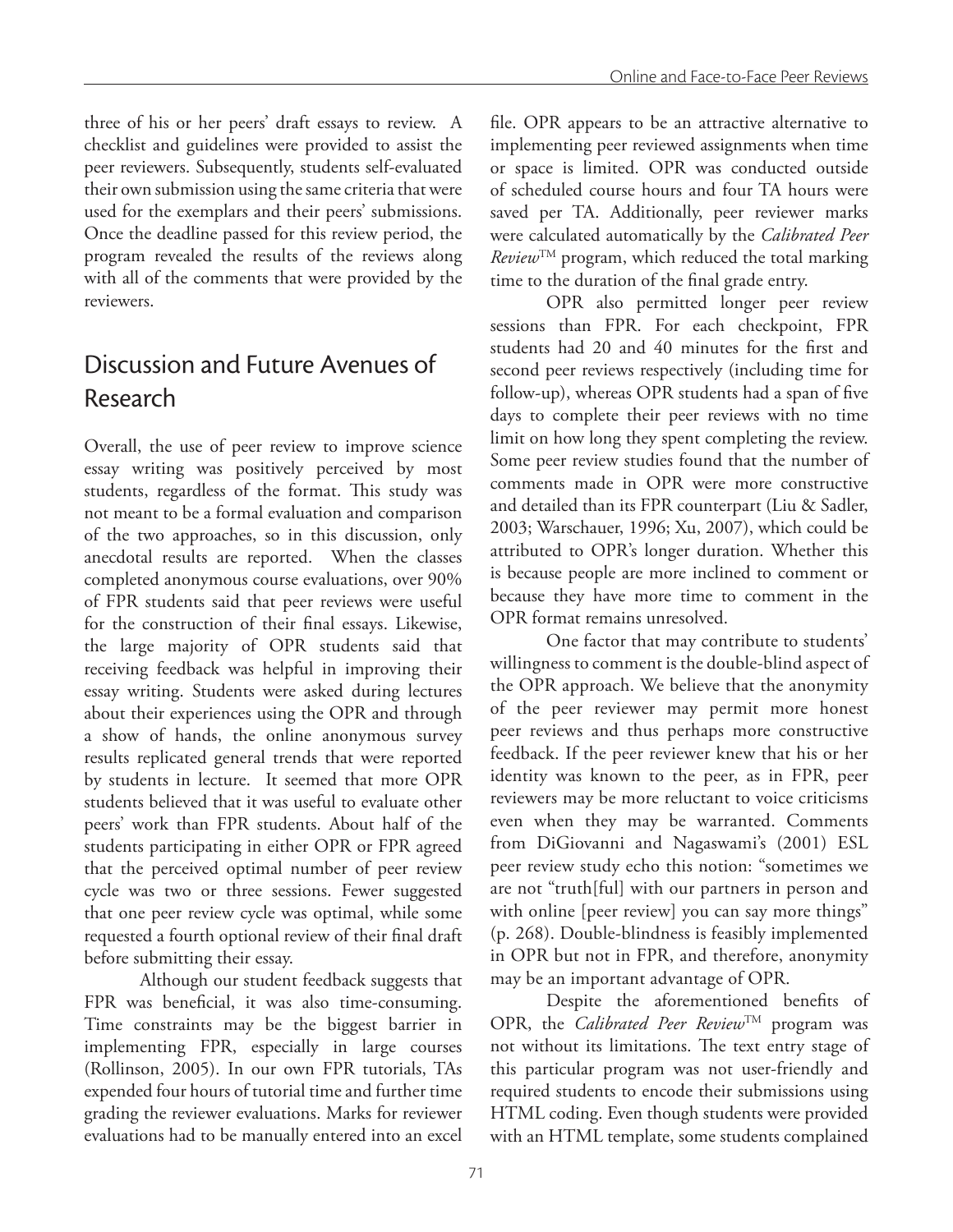that they had technical problems and consequently submitted their outlines late. This issue could be easily resolved if the text entry stage had a userfriendly interface. Some students also indicated that they had difficulties logging into the website, which required them to remember their assigned username and chosen password. Notwithstanding, only a few (less than 20%) students felt that the *Calibrated Peer Review*TM program was difficult to use, implying that these were minor setbacks. From the instructor standpoint, a large, initial time investment was involved in designing and setting up the online program. Instructors had to write the assignment instructions, find and input a low, mediocre, and excellent exemplar, design the reviewer evaluation form (forced-choice, rating, open questions), score the exemplars according to the evaluation, and set the dates for each phase.

Another limitation of the *Calibrated Peer*   $Review^{TM}$  program was that there was no messaging system to enable computerized conversation among peer dyads. Without a messaging or chat system, peer reviews were limited to single exchanges, consisting of the peer reviewer commenting on a student's written submission with no reciprocity from the peer thereafter. Other OPR programs, such as Norton Textra Connect (Raschio, 1997), have one-to-one messaging systems that allow studentstudent discussion. Thus, this is a limitation of the system we used and not generally to OPR. Without two-way dialogue, the writer does not have an opportunity to defend his or her grammatical and syntactical choices, and likewise, the reviewer does not have an opportunity to justify his own comments and suggestions. Two-way collaborative dialogue is inherent to FPR, and students freely engage in self-explanation and elaboration. Perhaps less OPR students than FPR students felt that the feedback they received was useful because the *Calibrated Peer Review*TM program did not include an opportunity for conversation and clarification. Wooley (2007) corroborates this reasoning as he claims that students benefit cognitively by explaining themselves to their peers. Accordingly, OPR students would not experience the same cognitive benefits as FPR students. Furthermore,

many peer review studies confirm that having dialogues about writing and exchanging comments about one's writing is perceived as a constructive activity (Nystrand & Brandt, 1989; Schultz, 2000; Spear, 1988; Zhu, 1994).

Based on our preliminary analysis, we suspect that dialogue provides more constructive feedback during peer review for university-level essay writing. We feel that it would be worthwhile to contrast the effects of two-way conversation with one-way feedback on peer review feedback. To make a fair comparison of monological and dialogical discussion, we should eliminate any confounding variables by maintaining the two peer review formats as similar as possible, leaving the type of discourse as the lone variable. For example, using Norton Textra Connect (Raschio, 1997), which has a chat system, and the *Calibrated Peer Review*TM program (which does not have a chat system) for our comparison could be appropriate. Despite the notion that feedback quality may be improved through two-way conversation, we must also consider that peer reviews would have to be conducted synchronously with peer review and peer reviewer online simultaneously, possibly raising new logistical issues for large classes. Thus, even if the dialogical and conversational approach generates better feedback, we wonder whether it would warrant devoting additional time and resources. Or would an inexpensive, flexible system conferring satisfactory peer review feedback be sufficient? Ultimately, it is a dilemma of conversation or convenience.

#### Conclusion

This preliminary report provides an anecdotal comparison of OPR and FPR for use in undergraduate science essay writing. While a slightly greater proportion of students found peer review useful in the FPR format than the OPR format, we cannot conclude that one is better than the other. For one, we gathered feedback on the two approaches from two different courses that had similar but distinct essay assignments. In the OPR format, students may provide more honest criticisms because they are safeguarded by a veil of anonymity, but feedback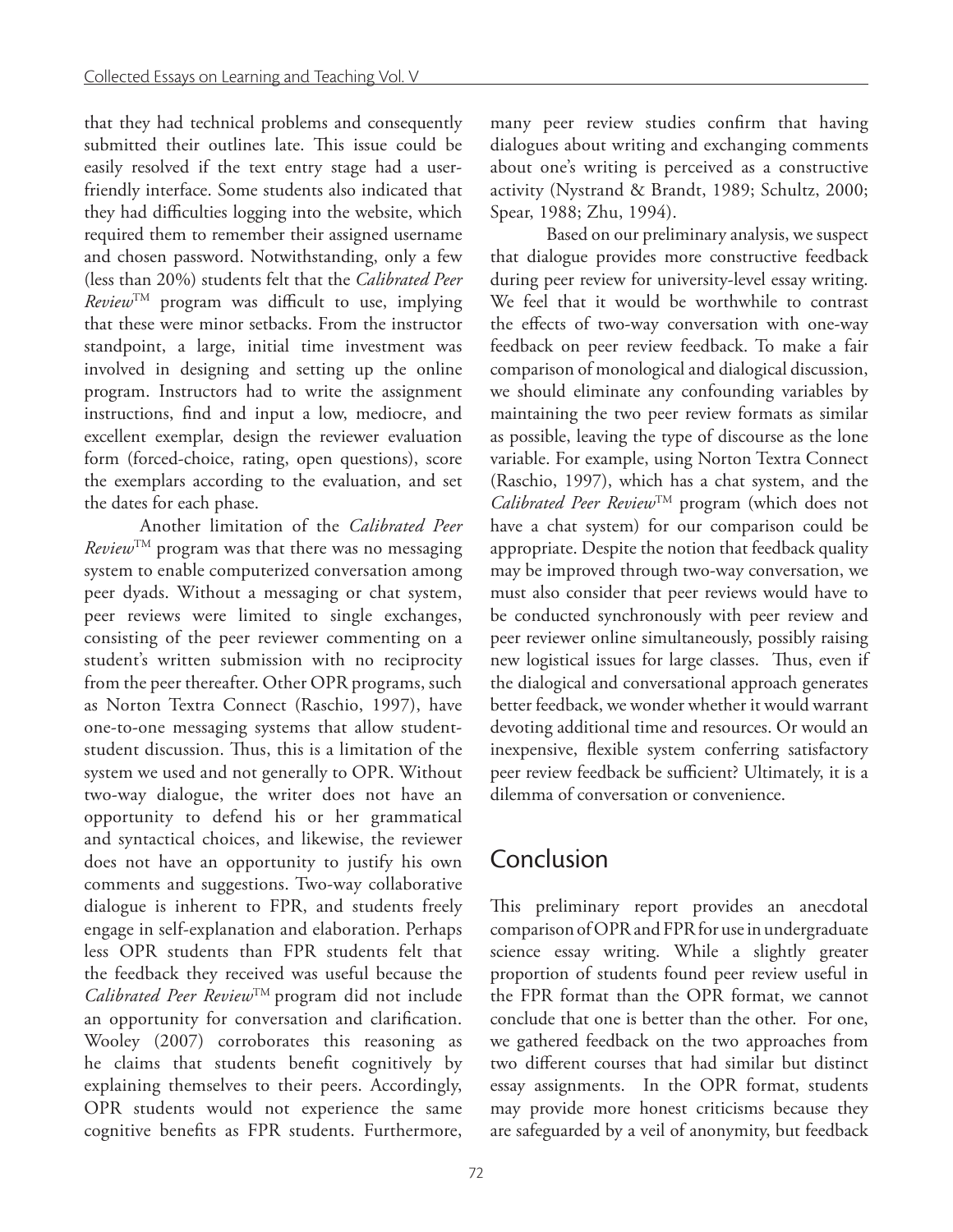may be limited by a lack of dialogue. Regardless of the peer review format, students reported that the peer review process was valuable and wanted it to be included in other essay assignments. They suggested that two or three peer reviews cycles were optimal to constructing their essays. In our experience, OPR represents a convenient and effective alternative to peer review despite some minor technical issues within the program. Future avenues of research may include conducting a controlled comparison of FPR and OPR (e.g., same students enrolled in one course exposed to both types of peer review) and exploring the facets of monological versus dialogical discussion.

#### References

- Calibrated Peer Review [CPR]. (2001). *Calibrated peer review*. Retrieved from http://cpr.molsci. ucla.edu/
- DiGiovanni, E. & Nagaswami, G. (2001). Online peer review: An alternative to face-to-face? *ELT Journal*, *55*(3), 263-272.
- Falchikov, N. & Goldfinch, J. (2000). Student peer assessment in higher education: A metaanalysis comparing peer and teacher marks. *Review of Educational Research, 70*(3): 287- 322.
- Liu, J. & Sadler, R.W. (2003). The effect and affect of peer review in electronic versus traditional modes on L2 writing. *Journal of English for Academic Purposes, 2*, 193-227.
- Moloudi, M. (2011). Online and face-to-face peer review: Measures of implementation in ESL writing classes. *Asian EFL Journal*, *52*, 1-73.
- Nystrand, M. & Brandt, D. (1989). Response to writing as a context for learning to write. In C. Anson (Ed.), *Writing and response* (pp. 209-230). Urbana, IL: National Council of Teachers of English.
- Piaget, J. (1971). *Science of education and the psychology of the child*. Longman: London.
- Raschio, R.A. (1997). Norton textra connect: a networked writing environment. *Computers and the Humanities*, *30*(4), 327-329.
- Rollinson, P. (2005). Using peer feedback in the ESL writing class. *ELT Journal*, *59*(1), 23-30.
- Schultz, J.M. (2000). Computers and collaborative writing in the foreign language classroom. In M. Warschauer & R. Kern (Eds.), *Networkbased language teaching: Concepts and practice*. NY: Cambridge University Press.
- Spear, K. (1988). *Sharing writing: Peer response groups in action: Writing together in secondary schools*. Portsmouth, NH: Boynton/Cook.
- Topping, K. (1998). Peer assessment between students in colleges and universities. *Review of Educational Research*, *68*(3)*,* 249-276.
- Vygotsky, L.S. (1962). *Thought and language*. Cambridge, MA: MIT Press.
- Wooley, R.S. (2007). *The effects of web-based peer review on student writing.* Unpublished doctoral dissertation, Kent, OH: Kent State University, USA.
- Warschauer, M. (1996). Comparing face-to-face and electronic discussion in the second language classroom. *CALICO Journal, 14*(2), 7-26.
- Xu, Y. (2007). Re-examining the effects and affects of electronic peer reviews in a first-year composition class. *Reading Matrix: An International Online Journal*, *7*(2), 4-18.
- Zhu, W. (1994). *Effects of training for peer revision in college freshman composition classes*. Unpublished doctoral dissertation, Flagstaff, AZ: Northern Arizona University, USA.